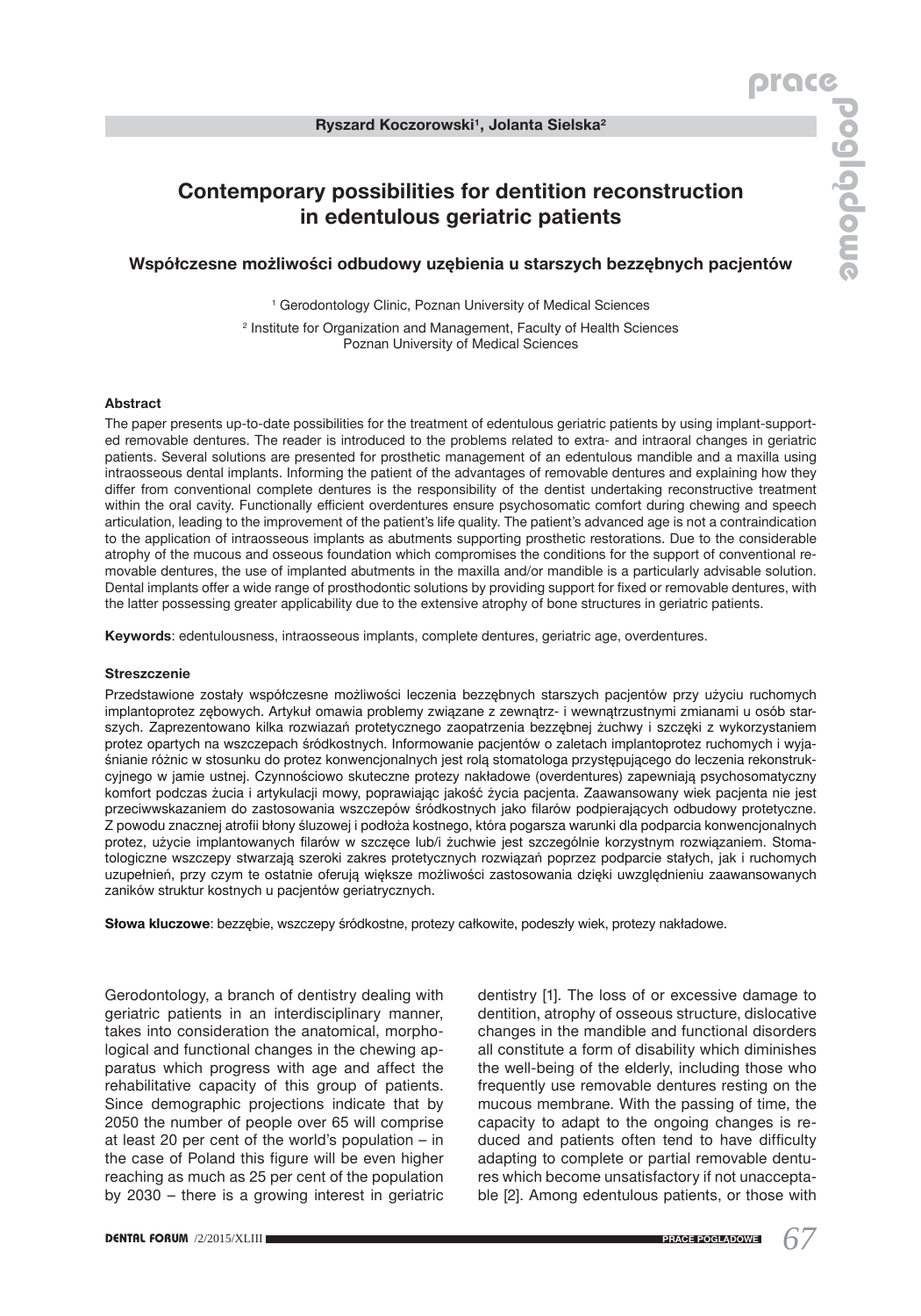excessive dentition deficiencies, the failure to use a complete set of removable dentures or the fact that these have been used for a long time without systematic checks contributes to the following morphological and functional changes:

- significant atrophy of osseous structures in the alveolar processes and cores of both jaws, even in patients who do not suffer from osteoporosis
- thinness and poor receptiveness of the mucous membrane which covers the atrophied foundation (low resilience), combined with reduced regenerative capacity
- apparently flat hard palate, resulting from the atrophy of maxillary alveolar processes
- atrophy of maxillary tubers with a low posterior wall behind them
- low resilience of the glandular part of the palate responsible for the functional suction of conventional dentures
- narrowed area of the immobile mucous membrane (particularly in the mandible)
- hardened oral cavity fundus obstructing suction
- overgrown tongue, particularly at its base as a consequence of compensation for teeth lack
- dryness of oral cavity tissues (xerostomia)
- weakened tone of the orbicular oris and masseter muscles
- substantial disproportion between the size of mandibular and maxillary edentulous alveolar process arches
- prominent interior osseous edges in the mandible (oblique lines)
- apparent transposition of mandibular mental foramens onto the supporting surface of the denture.

Various intraoral changes in the prosthetic foundation or disorders of mucous and salivary glands make it difficult to produce functional suction in conventional complete dentures, frequently preventing their effective use [3–6].

Morphological changes in the oral cavity are irreversible and require the adaptation of the present state to functional demands. The improvement of functional efficiency of the chewing apparatus, reduced in the course of degenerative changes, is vital for maintaining a proper function of the digestive tract, and its condition greatly influences the health of the entire body. Thus, the optimization of reconstructive treatment is a necessary condition for the improvement of the efficiency of the stomatognathic system. At present, the National Health Fund provides edentulous patients only with acrylic removable complete dentures. These prostheses, however, are based on the mucous membrane and mandibular and/or maxillary osseous structures, and can only perform their role to a largely limited extent, since during the chewing or swallowing function occlusive and biting forces

are transferred onto tissues which lie under the dentures in a highly unphysiological manner. With fully-dentate patients, the physiological transfer of chewing forces proceeds from the periodontium onto the alveolar bone, and the entire surfaces of the periodontal apparatus in the mandible and maxilla are approximately the same, equaling 45 cm2 . In edentulous patients, conventional complete dentures in the maxilla rest on the mucous and osseous foundation with an area of approx. 23 cm2 , whereas in the mandible this area is half or one third of that [1]. Such a situation is unfavorable to the improvement of comfort in using dentures, particularly the lower denture, due to its limited supporting surface. The lack of adequate retention and stabilization, painful sensation caused by injuries in the foundation tissues, and the discomfort of the tongue when forming food boluses further hinder the efficient use of these dentures [5, 7, 8].

As patients age, the mucous membrane of the oral cavity becomes thinner, less elastic and paler due to the limited number of vessels in the dermis and submucous layers, and the fact that the nourishment of the mucosal cells deteriorates, decreasing its resistance to infections and mechanically delaying regenerative healing processes [1, 3]. When properly made, dentures not only enhance the aesthetics and functionality of the chewing apparatus, but also prevent its destruction and thus facilitate the prevention of negative intra- and extraoral changes. Such dentures should maintain proper vertical and horizontal relations between the mandible and the maxilla, as well as support the soft tissues of the face, in particular the orbicular oris muscle, and fill the areas subject to atrophy caused by the loss of dentition or extensive use of old dentures. The patient's adaptation to the dentures is influenced by various factors, especially the local anatomical and morphological conditions, the motor activity of the chewing apparatus, psychical condition, sociological factors and a number of clinical and laboratory procedures, such as the technological discipline and skills of the technician and the expertise of the dentist administering the treatment.

Based on long-time clinical observations, the commonly used complete acrylic removable dentures can be considered far from satisfactory due to limited retention, unphysiological support in mucous and osseous foundations, horizontal mobility with regard to the foundation (up to several millimeters), restricted chewing efficiency and frequent phonetic impairment [8–11]. Making patients aware of the possibility to reconstruct their dentition using intraossous dental implants is the responsibility of the dentist.

This paper presents clinical cases of patients where modern and more functional prosthetic restorations were used, anchored in dental implants. The number and placement of intraosseous dental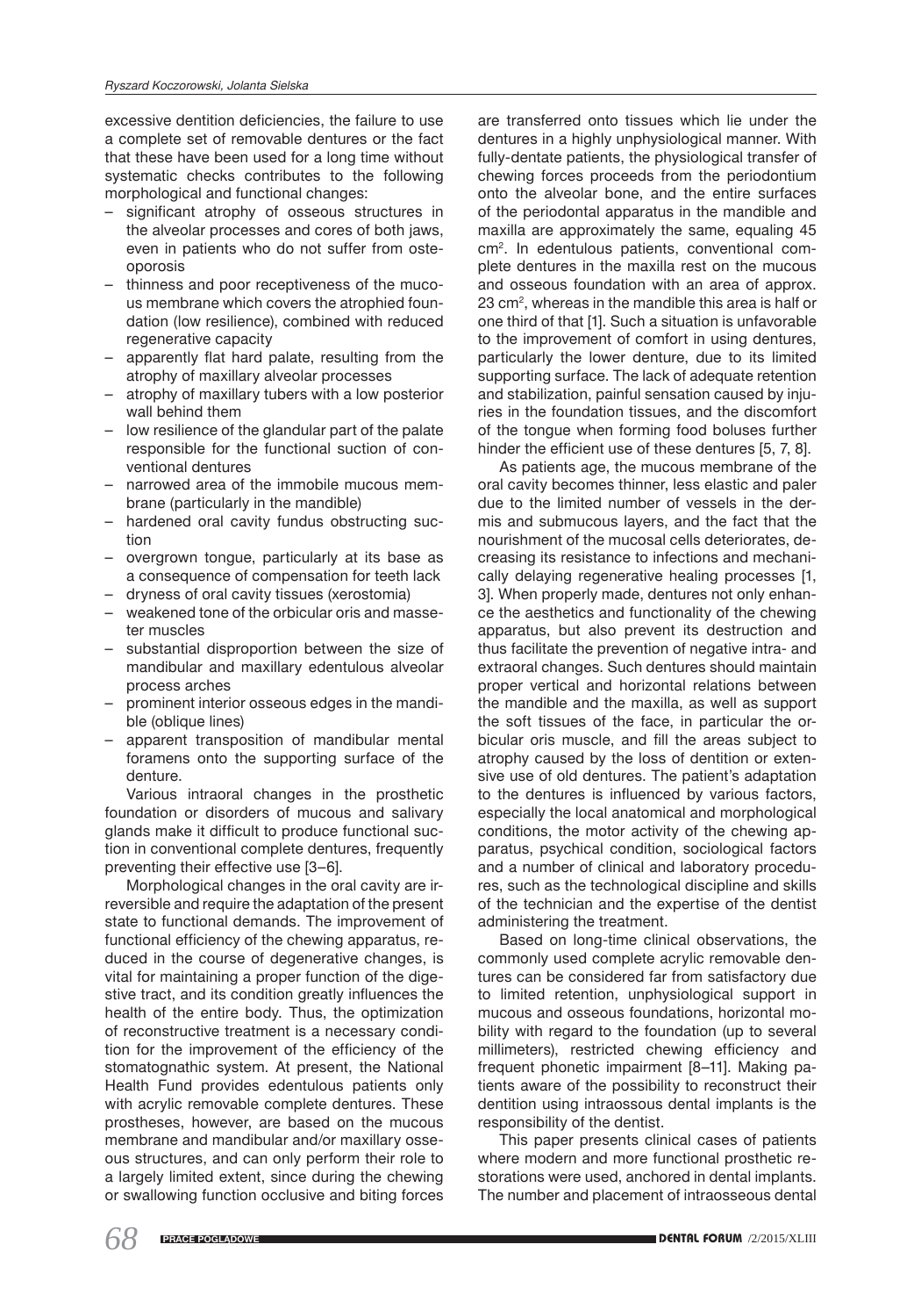

**Figure 1.** Metal structure supported by 2 implants provided with CEKA Revax retention elements *Rycina 1. Metalowa struktura oparta na 2 wszczepach zaopatrzona w elementy retencyjne CEKA Revax*



Figure 2. Pantomographic image of metal retentive structure in mandible of same patient *Rycina 2 Zdjęcie pantomograficzne struktury retencyjnej w żuchwie u tego samego pacjenta*

implants in the osseous structures of the alveolar processes or cores of the jaw bones determine the application of various types of fixed or removable dentures. While the former require an even distribution of at least 5–6 intraosseous implants on the arch of the alveolar process, removable dentures in the mandible may be based on as few as three or even two implants constituting the retention for the overdenture. These are preferable in elderly patients, not only because of the challenging anatomic conditions in the osseous structures of the

foundations or a limited risk of injuries related to the operation, but also due to economic reasons.

A toothless jaw whose alveaolar process undergoes vertical atrophy mostly on the side adjoining the tongue creates difficult conditions for a successful therapy using conventional removable processes as a consequence of the overgrown tongue, low osseous structures and limited capacity of the often dry mucous membrane (Xerostomia) typical of geriatric patients. Implanted abutments, mostly in the interforaminal section of the

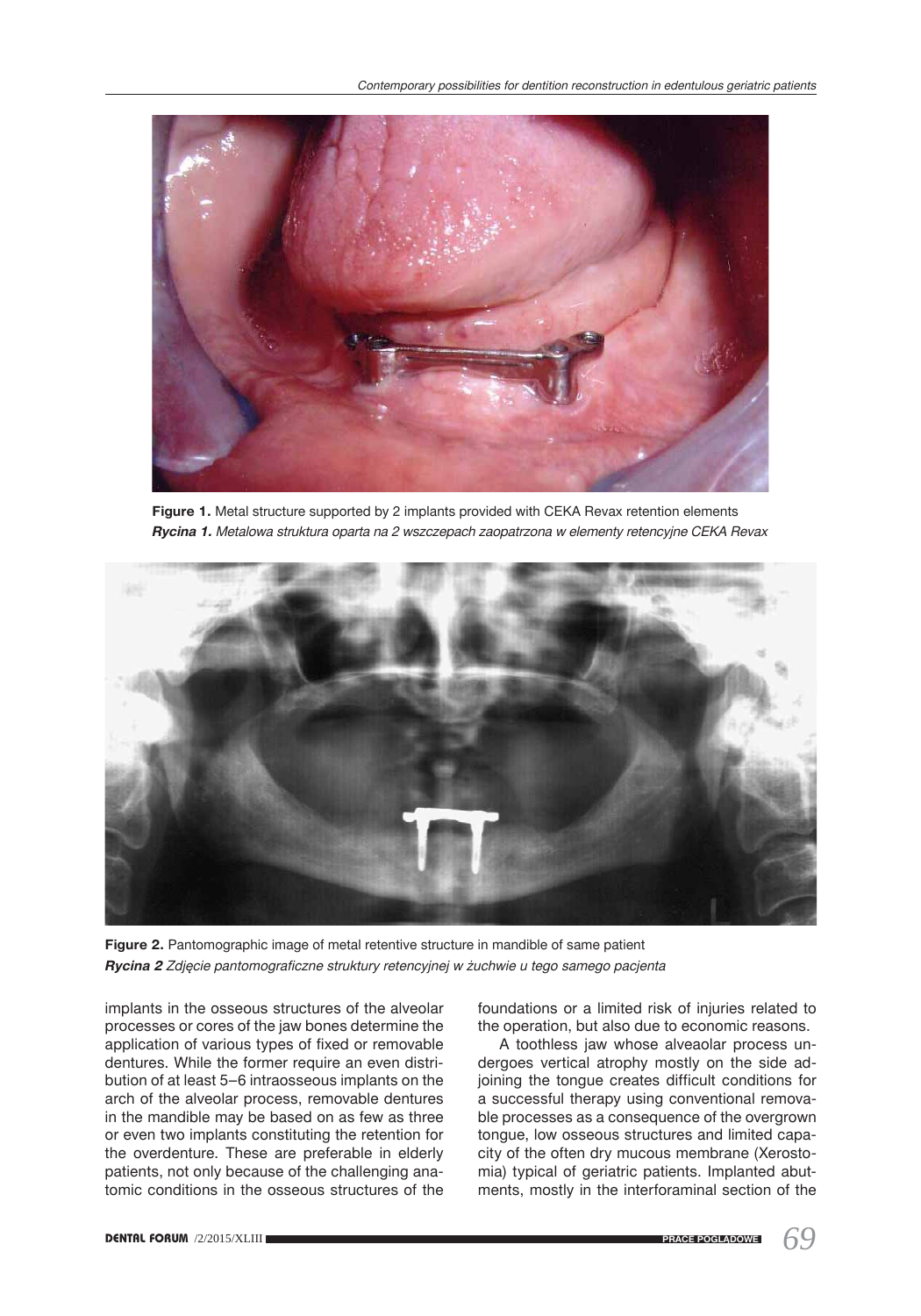

**Figure 3.** Complete mandibular denture mechanically attached to intraosseous implants, successfully stabilized on foundation

*Rycina 3. Całkowita proteza w bezzębnej żuchwie mechanicznie zakotwiczona skutecznie na podłożu za pomocą śródkostnych wszczepów* 



Figure 4. Clip-bar metal retentive structure supported by 3 intraosseous implants (patrixes) *Rycina 4. Belkowa struktura retencyjna z metalu oparta na 3 wszczepach śródkostnych (patryce)*

mandible, ensure proper retention and stabilize the denture, receiving the occlusive and biting forces and transferring them directly onto the osseous structures without causing damage to the mucous membrane. There is a range of retentive solutions for this type of overdentures. The most common are mechanical retentions on a bar connecting 2

or 3 implants, locator attachments, magnets, ball attachment retentions or other precise anchoring components such as CEKA Revax, ASC-52, VKS or Rein 83. The simplest of them, removable dentures based on as few as 2 implants, are sufficient to greatly improve the functionality of the chewing apparatus and limit the osseous atrophy of the fo-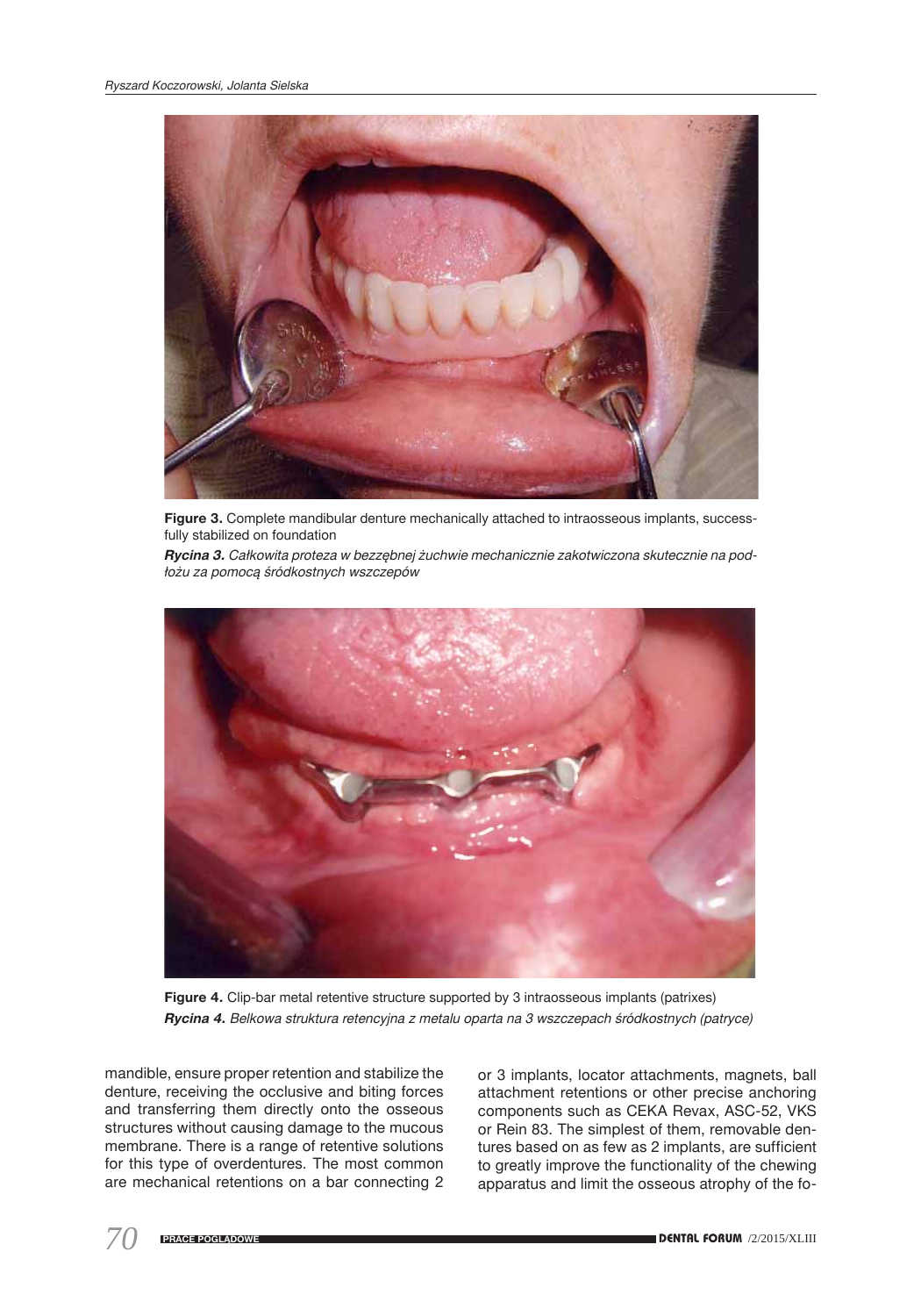

**Figure 5.** Mucosal surface of a complete lower denture with clip-bar metal retentive matrices in saddle *Rycina 5. Dośluzowa powierzchnia całkowitej protezy dolnej z metalowymi zatrzaskami retencyjnymi na belki umieszczonymi w jej siodle* 



Figure 6. Two metal structures supported by implanted abutments in lateral parts of maxilla *Rycina 6. Dwie metalowe struktury oparte na implantowanych filarach w bocznych rejonach szczęki*

undation. An increase in the number of implanted abutments facilitates the efficiency of reconstructive treatment by better supporting and anchoring the denture [1, 7, 9, 10].

Based on the author's documentation and more than 20 years of experience, the possibilities for the dental implant treatment of edentulous patients are presented.

For an edentulous mandible it is sufficient to use 2 implanted abutments to achieve functional effects, whereas an edentulous maxilla requires a minimum of 4 implants for a successful overdenture implantation. The placement of implants on the dental arch of the maxilla depends on the size of the osseous structures which are frequently limited by extensively pneumatized maxillary sinuses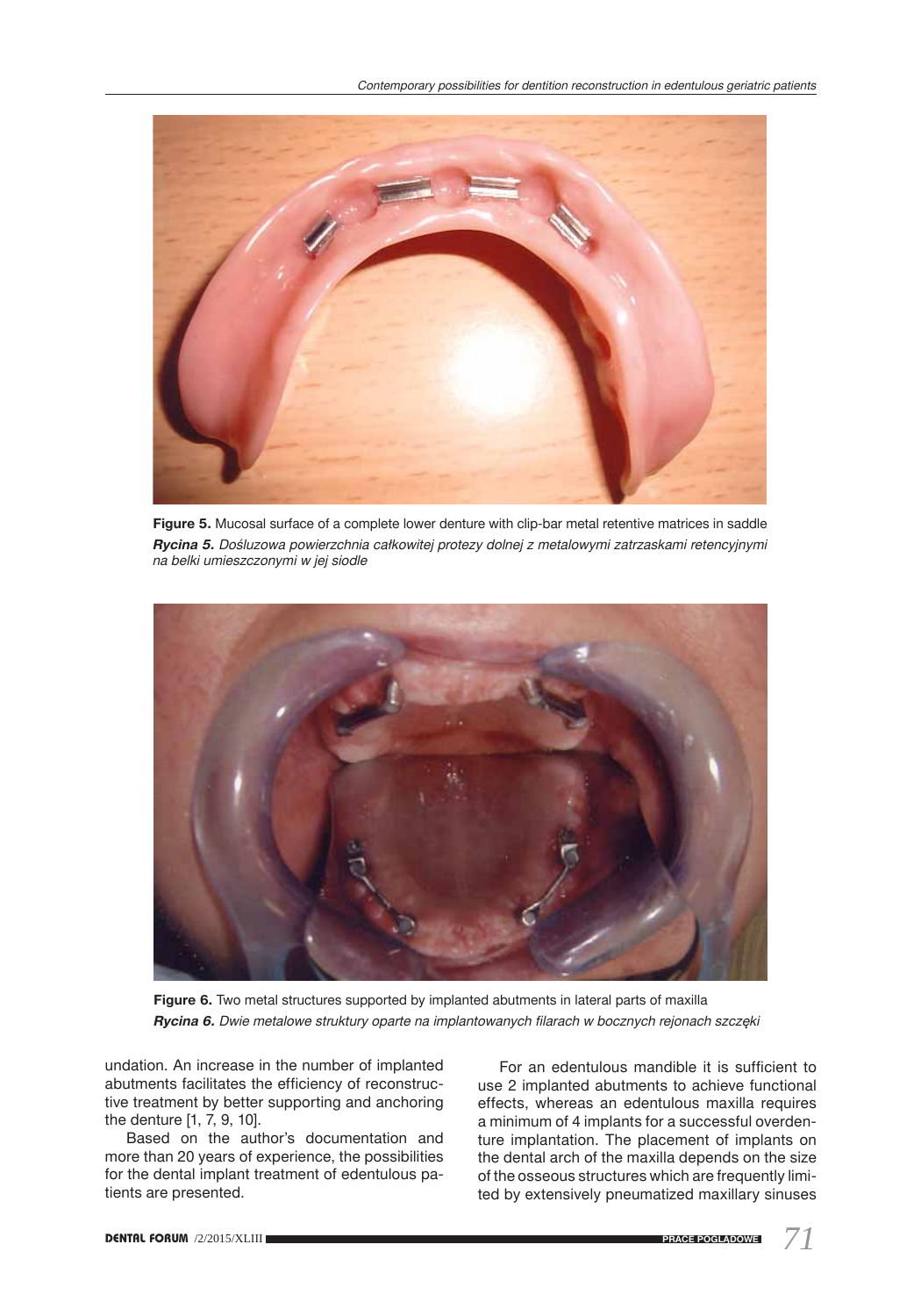

**Figure 7.** Metal structure supported by 4 implanted abutments in anterior section of maxilla *Rycina 7. Metalowa struktura oparta na 4 implantowanych filarach w przednim rejonie szczęki*



**Figure 8.** Complete maxillary overdenture with exposed central part of hard palate Rycina 8. Całkowita proteza szczęki typu overdenture z odsłoniętą środkową częścią podniebienia *twardego*

or by the considerable atrophy of the alveolar process in the subnasal area. Although it is possible to augment the osseous foundation through osseous transplants (e.g. from the wing of the ilium or the mental area), provision of substitutive osseous material or lifting of the maxillary sinus fundus,

these procedures considerably extend the duration of treatment and are not generally accepted by geriatric patients due to the scope of the operation and limited regenerative capacity. Therefore, in the case of elderly patients, it is advisable to place implants in healed osseous structures by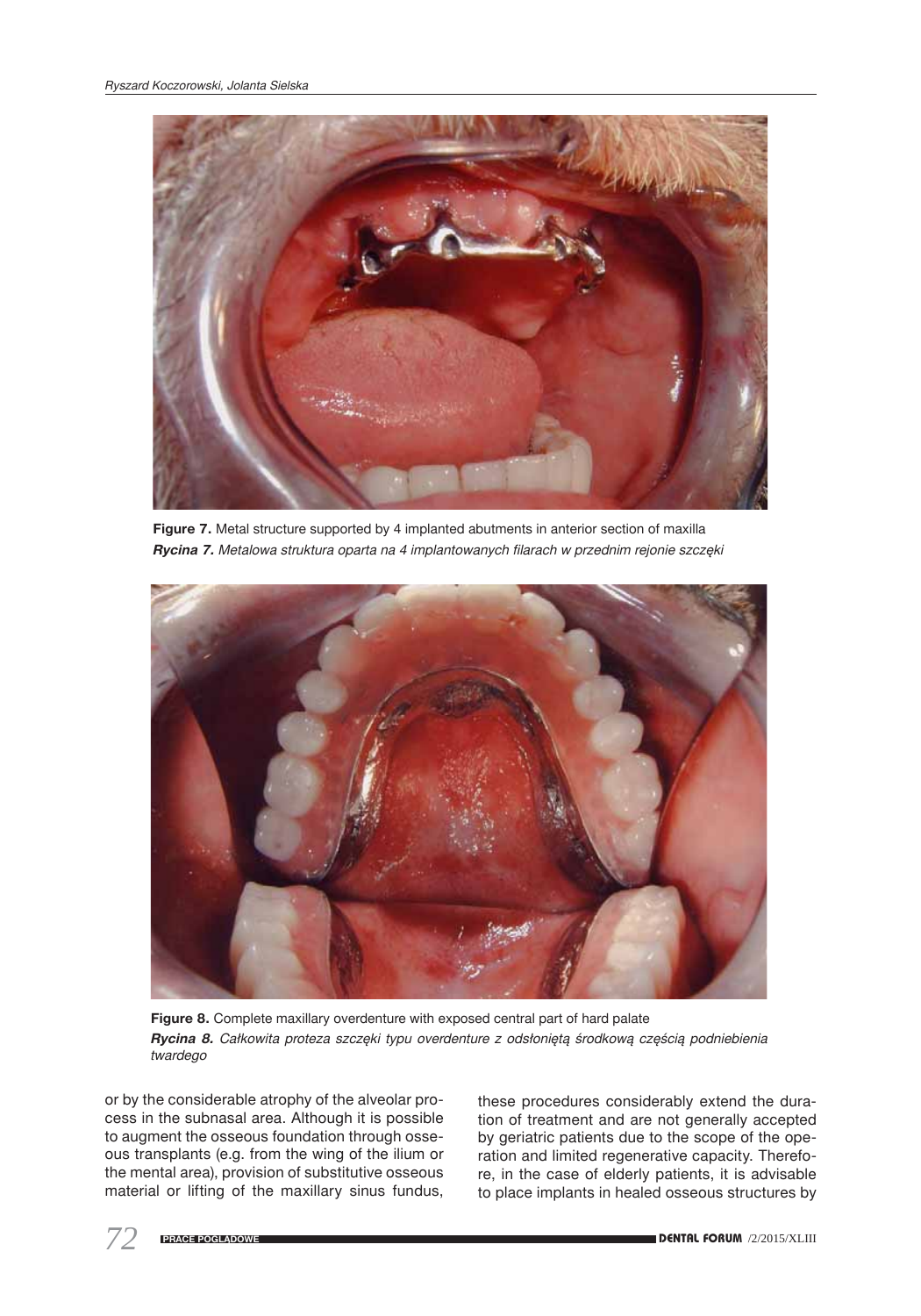

Figure 9. Model of edentulous maxilla with metal structure supported by 4 intraosseous implants located in area of canines and molars

*Rycina 9. Model bezzębnej szczęki ze strukturą metalową wspartą na 4 wszczepach śródkostnych umieszczonych w rejonie siekaczy i zębów trzonowych*



**Figure 10.** Mucosal surface of complete upper denture with clip-bar metal retentive matrices in saddle

*Rycina 10. Powierzchnia dośluzowa górnej protezy całkowitej z metalowymi matrycami zatrzasku typu clip-bar umieszczonymi w jej siodle* 

simple surgical procedures. Complete dentures in the maxilla based on intraosseous implants have one important advantage: in contrast to traditional upper plate dentures which extend as far as the soft palate (covering the entire hard palate with a 2 mm thick plate), they leave the whole mid-part of the hard palate uncovered. That allows for proper phonetic articulation, the shaping of food bo-

luses, perception of taste and temperature, thus improving the general well-being of denture users [6–8, 12].

## **Conclusion**

The patient's advanced age is not a contraindication to the application of intraosseous implants as abutments supporting prosthetic restorations. Due